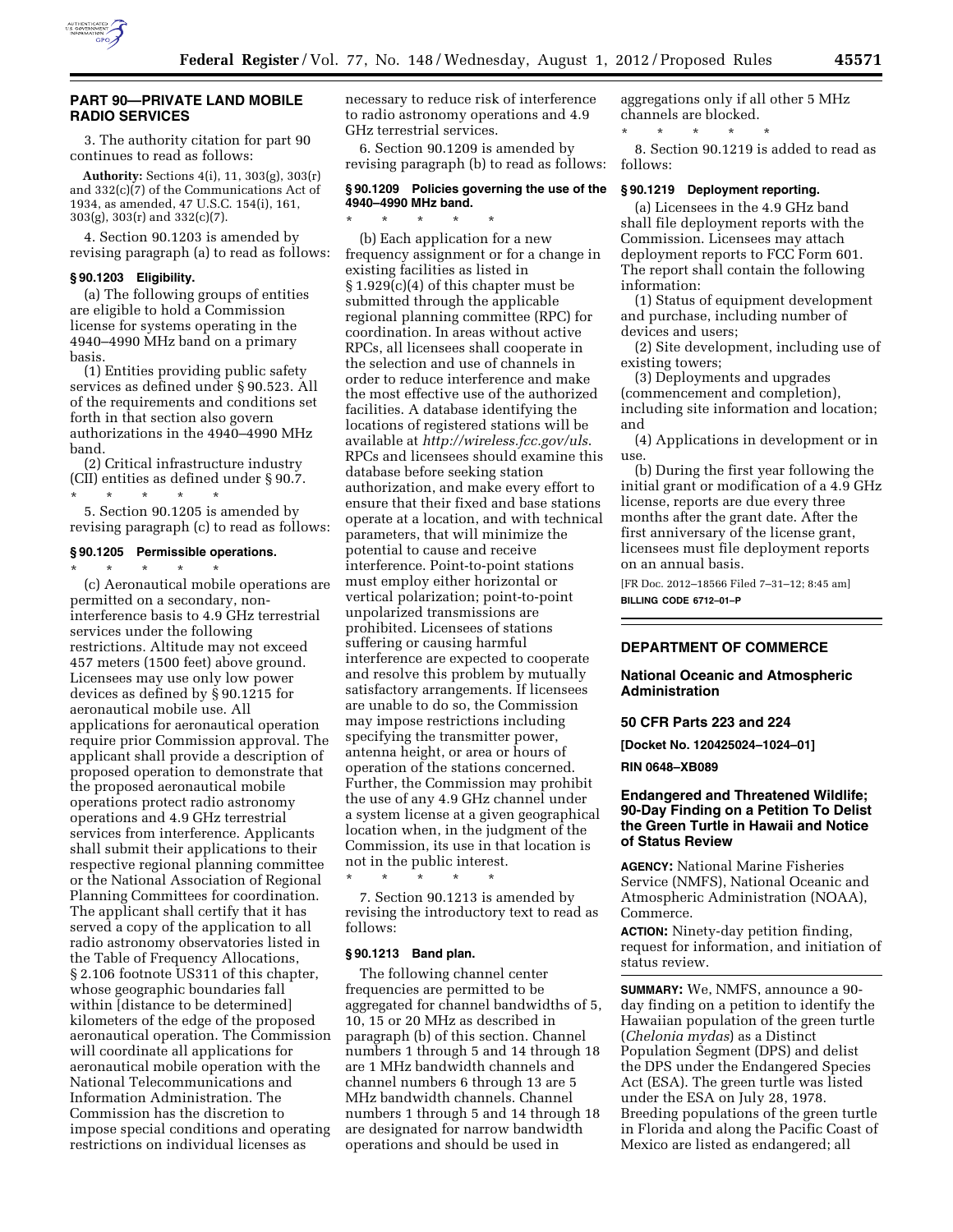other populations are listed as threatened. We find that the petition viewed in the context of information readily available in our files presents substantial scientific and commercial information indicating that the petitioned action may be warranted.

We are hereby initiating a status review of green turtles as currently listed to determine whether the petitioned action is warranted and to examine green turtles globally with regard to application of the DPS policy in light of significant new information since the listing of the species in 1978. To ensure that the status review is comprehensive, we are soliciting scientific and commercial information pertaining to this species and potential critical habitat from any interested party.

**DATES:** Scientific and commercial information pertinent to the petitioned action and the global DPS review must be received by October 1, 2012.

**ADDRESSES:** You may submit information or data, identified by ''NOAA–NMFS–2012–0154,'' by any one of the following methods:

• *Electronic Submissions:* Submit all electronic information via the Federal eRulemaking Portal *[http://](http://www.regulations.gov)  [www.regulations.gov](http://www.regulations.gov)*. To submit information via the e-Rulemaking Portal, first click the ''submit a comment'' icon, then enter ''NOAA– NMFS–2012–0154'' in the keyword search. Locate the document you wish to provide information on from the resulting list and click on the ''Submit a Comment'' icon to the right of that line.

• *Mail or hand*-*delivery:* Office of Protected Resources, NMFS, 1315 East-West Highway, Silver Spring, MD 20910.

*Instructions:* All information received is a part of the public record and may be posted to *<http://www.regulations.gov>* without change. All personally identifiable information (for example, name, address, etc.) voluntarily submitted may be publicly accessible. Do not submit confidential business information or otherwise sensitive or protected information. NMFS will accept information from anonymous sources. Attachments to electronic submissions will be accepted in Microsoft Word, Excel, Corel WordPerfect, or Adobe PDF file formats only.

**FOR FURTHER INFORMATION CONTACT:**  Heather Coll, NMFS, Office of Protected

Resources, (301) 427–8455.

**SUPPLEMENTARY INFORMATION:** 

### **Background**

On February 16, 2012, NMFS and the U.S. Fish and Wildlife Service (USFWS) (together, the Services) received a petition from the Association of Hawaiian Civic Clubs to identify the Hawaiian green turtle population as a Distinct Population Segment (DPS) and delist the DPS under the Endangered Species Act of 1973, as amended (ESA; 16 U.S.C. 1531 *et seq.*). Copies of the petition are available upon request (see **ADDRESSES**, above).

## **ESA Statutory, Regulatory, and Policy Provisions and Evaluation Framework**

In accordance with section  $4(b)(3)(A)$ of the ESA, to the maximum extent practicable and within 90 days of receipt of a petition to list a species as threatened or endangered, the Secretary of Commerce is required to make a finding on whether that petition presents substantial scientific or commercial information indicating that the petitioned action may be warranted, and to promptly publish such finding in the **Federal Register** (16 U.S.C. 1533(b)(3)(A)). When we find that substantial scientific or commercial information in a petition indicates the petitioned action may be warranted, as is the case here, we are required to promptly commence a review of the status of the species concerned, during which we will conduct a comprehensive review of the best available scientific and commercial information. In such cases, within 12 months of receipt of the petition we conclude the review with a finding as to whether, in fact, the petitioned action is warranted. Because the finding at the 12-month stage is based on a comprehensive review of all best available information, as compared to the narrow scope of review at the 90 day stage, which focuses on information set forth in the petition, this 90-day finding does not prejudge the outcome of the status review.

Under the ESA, the term ''species'' means a species, a subspecies, or a DPS of a vertebrate species (16 U.S.C. 1532(16)). A joint NMFS–USFWS policy clarifies the Services' interpretation of the phrase ''Distinct Population Segment,'' or DPS (61 FR 4722; February 7, 1996). The DPS Policy requires the consideration of two elements when evaluating whether a vertebrate population segment qualifies as a DPS under the ESA: Discreteness of the population segment in relation to the remainder of the species; and, if discrete, the significance of the population segment to the species.

A species is ''endangered'' if it is in danger of extinction throughout all or a

significant portion of its range, and ''threatened'' if it is likely to become endangered within the foreseeable future throughout all or a significant portion of its range (ESA sections 3(6) and 3(20), respectively, 16 U.S.C. 1532(6) and (20)). Pursuant to the ESA and our implementing regulations, we determine whether a species is threatened or endangered based on any one or a combination of the following section 4(a)(1) factors: (1) The present or threatened destruction, modification, or curtailment of habitat or range; (2) overutilization for commercial, recreational, scientific, or educational purposes; (3) disease or predation; (4) inadequacy of existing regulatory mechanisms; and (5) any other natural or manmade factors affecting the species' existence (16 U.S.C. 1533(a)(1), 50 CFR 424.11(c)).

Under section 4(a)(1) of the ESA and the implementing regulations at 50 CFR 424.11(d), a species shall be removed from the list if the Secretary of Commerce determines, based on the best scientific and commercial data available after conducting a review of the species' status, that the species is no longer threatened or endangered because of one or a combination of the section 4(a)(1) factors. A species may be delisted only if such data substantiate that it is neither endangered nor threatened for one or more of the following reasons:

(1) Extinction. Unless all individuals of the listed species had been previously identified and located, and were later found to be extirpated from their previous range, a sufficient period of time must be allowed before delisting to indicate clearly that the species is extinct.

(2) Recovery. The principal goal of the Services is to return listed species to a point at which protection under the ESA is no longer required. A species may be delisted on the basis of recovery only if the best scientific and commercial data available indicate that it is no longer endangered or threatened.

(3) Original data for classification in error. Subsequent investigations may show that the best scientific or commercial data available when the species was listed, or the interpretation of such data, were in error (50 CFR 424.11(d)).

The ESA requires us to designate critical habitat concurrent with final listing rule ''to the maximum extent prudent and determinable'' (16 U.S.C. 1533 (a)(3)(A)). The ESA defines ''critical habitat'' as ''\* \* \* the specific areas within the geographical area occupied by the species at the time it is listed \* \* \* on which are found those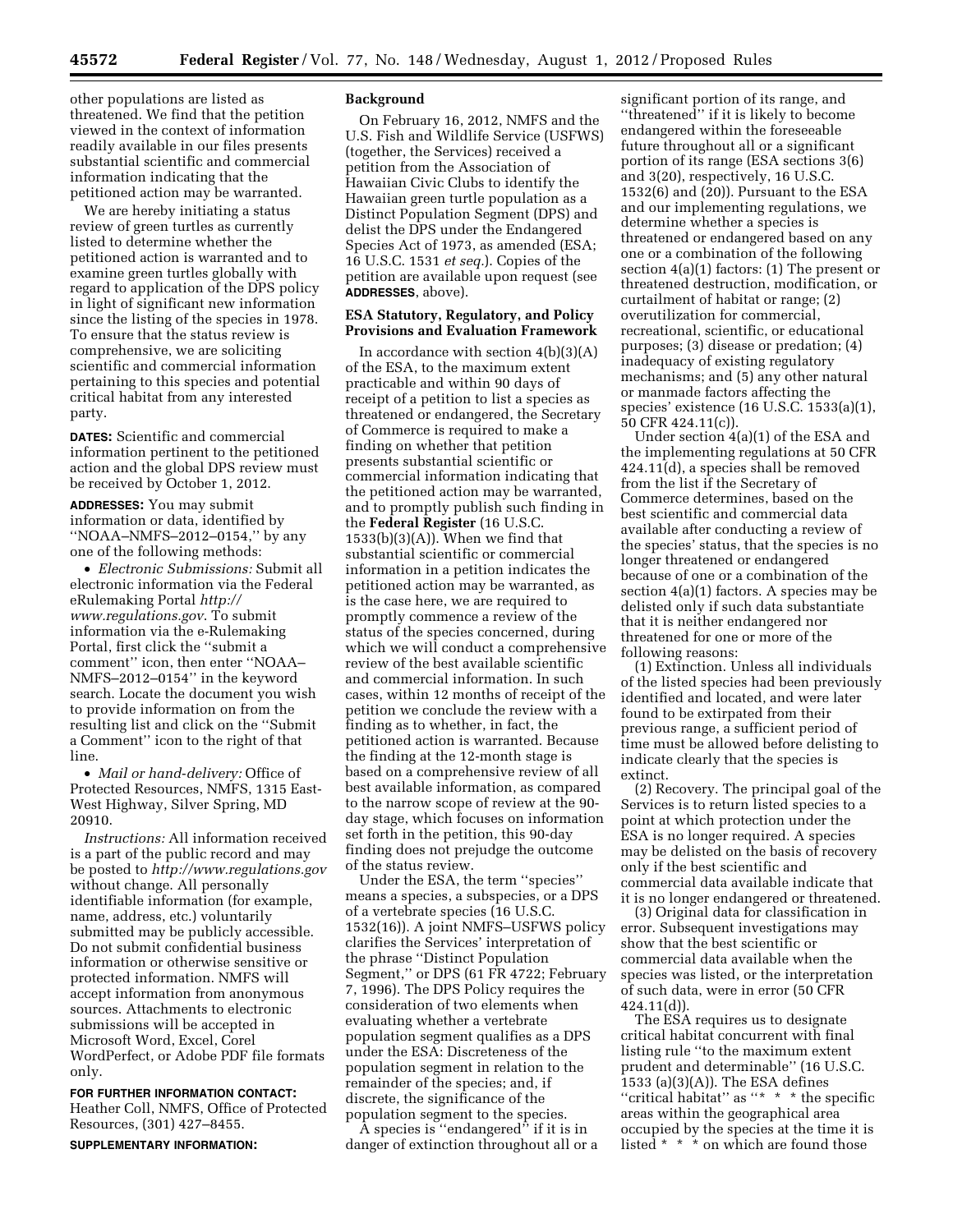physical and biological features (I) essential to the conservation of the species and (II) which may require special management considerations or protection; and \* \* \* specific areas outside the geographical area occupied by the species at the time it is listed \* \* \* upon a determination \* \* \* that such areas are essential for the conservation of the species.'' 16 U.S.C. 1532(5)(A). Critical habitat was previously designated for the green turtle in coastal waters surrounding Culebra Island, Puerto Rico (63 FR 46693; September 2, 1998).

ESA-implementing regulations issued jointly by the Services (50 CFR 424.14(b)) define ''substantial information,'' in the context of reviewing a petition to list, delist, or reclassify a species, as the amount of information that would lead a reasonable person to believe that the measure proposed in the petition may be warranted. In evaluating whether substantial information is contained in a petition, the Secretary must consider whether the petition (1) clearly indicates the administrative measure recommended and gives the scientific and any common name of the species involved; (2) contains detailed narrative justification for the recommended measure, describing, based on available information, past and present numbers and distribution of the species involved and any threats faced by the species; (3) provides information regarding the status of the species over all or a significant portion of its range; and (4) is accompanied by the appropriate supporting documentation in the form of bibliographic references, reprints of pertinent publications, copies of reports or letters from authorities, and maps (50 CFR 424.14(b)(2)).

Judicial decisions have clarified the appropriate scope and limitations of the Services' review of petitions at the 90 day finding stage, in making a determination that a petitioned action ''may be'' warranted. As a general matter, these decisions hold that a petition need not establish a ''strong likelihood'' or a ''high probability'' that a species is either threatened or endangered to support a positive 90-day finding.

To make a 90-day finding on a petition to list, delist, or reclassify a species, we evaluate whether the petition presents substantial scientific or commercial information indicating the petitioned action may be warranted, including its references and the information readily available in our files. We do not conduct additional research, and we do not solicit information from parties outside the

agency to help us in evaluating the petition. We will accept the petitioners' sources and characterizations of the information presented if they appear to be based on accepted scientific principles, unless we have specific information in our files that indicates the petition's information is incorrect, unreliable, obsolete, or otherwise irrelevant to the requested action. Information that is susceptible to more than one interpretation or that is contradicted by other available information will not be disregarded at the 90-day finding stage, so long as it is reliable and a reasonable person would conclude it supports the petitioners' assertions. In other words, conclusive information indicating the species may meet the ESA's requirements for listing is not required to make a positive 90 day finding.

The petition contains information on the species with emphasis on the green turtle population in Hawaii, including its biology and ecology, population status and trends, and elements for identifying the Hawaiian population as a DPS. To support their assertion that the Hawaiian population of green turtles is discrete from other green turtle populations, they posit that the Hawaiian population is discrete due to genetic distinction, spatial disconnectedness, and morphological differences, and is derived mostly from the nesting population at French Frigate Shoals. Petitioners assert that the Hawaiian population of green turtles is significant to the taxon to which it belongs because there would be a significant gap in the species' range if the Hawaiian population were lost, as there are no other breeding populations within the area ranging from approximately 15° to 30° North latitude and from 180° to 150° West longitude in the Central North Pacific Ocean. Further, petitioners provide information on the Hawaiian population of the green turtle relative to all ESA section 4(a)(1) factors and assert that the Hawaiian green turtle population, upon being identified as a DPS, should be delisted.

### **Petition Finding**

Based on the above information and criteria specified in 50 CFR 424.14(b)(2), we find that the petitioners present substantial scientific and commercial information indicating that identifying the Hawaiian population of green turtle as a DPS and delisting this DPS may be warranted. Under section 4(b)(3)(A) of the ESA, an affirmative 90-day finding requires that we promptly commence a status review of the petitioned species (16 U.S.C. 1533 (b)(3)(A)). Furthermore, the Services completed a 5-year review

of the green turtle on August 31, 2007, as required under Section 4(c)(2) of the ESA, and this review revealed that, in the time subsequent to the global listing of the green turtle, a substantial amount of information had become available on population structure (through genetic studies) and distribution (through telemetry, tagging, and genetic studies). The 5-year review recommended that a review of the species be conducted in the future.

### **Information Solicited**

To ensure that the status review is based on the best available scientific and commercial data, we are soliciting information on whether green turtles should be listed as DPSs, including the identification of the Hawaiian population of the green turtle as a DPS, and, if so, whether they should be classified as endangered or threatened, or delisted based on the above ESA section 4(a)(1) factors. Specifically, we are soliciting information in the following areas: (1) Historical and current population status and trends; (2) historical and current distribution; (3) migratory movements and behavior; (4) genetic population structure, including recommendations on a global DPS structure; (5) current or planned activities that may adversely impact green turtles; and (6) ongoing efforts to conserve green turtles. We request that all information and data be accompanied by supporting documentation such as (1) maps, bibliographic references, or reprints of pertinent publications; and (2) the submitter's name, address, and any association, institution, or business that the person represents.

We are also requesting information on areas within U.S. jurisdiction that may qualify as critical habitat for any DPS of green turtles that we might consider for listing. Areas that include the physical and biological features essential to the conservation of the species should be identified, and information regarding the potential need for special management considerations for those features should be provided. Essential features include, but are not limited to (1) Space for individual growth and for normal behavior; (2) food, water, air, light, minerals, or other nutritional or physiological requirements; (3) cover or shelter; (4) sites for reproduction and development of offspring; (5) habitats that are protected from disturbance or are representative of the historical, geographical and ecological distributions of the species (50 CFR 424.12(b)).